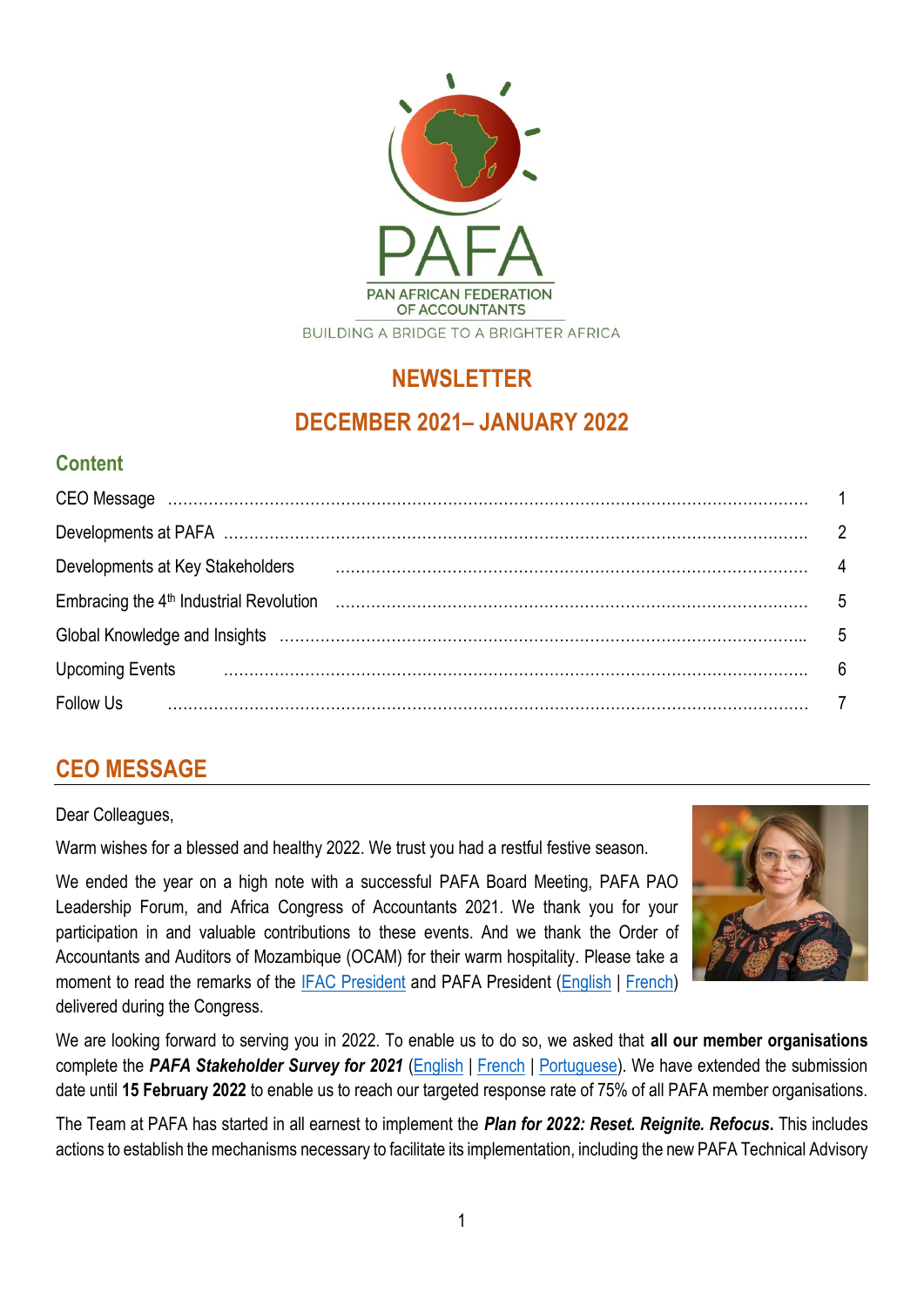Groups. Please respond to the *Call for Nominations for Membership of the Technical Advisory Groups* (see the Developments at PAFA section) by **17 February 2022**. We hope that you would nominate your top technical talent.

We also ask that you look out for the *Consultation Paper: PAFA 10-Year Review Recommendations*, which will be issued during **February 2022**. Your voice matters! If approved, the recommendations would require amendments to the PAFA Constitution and Bylaws, which would be submitted for approval during the Annual General Assembly scheduled for 30 June 2022.

**Early in February 2022**, we will re-issue the *Call for PAFA Members to Express Interest to Host the PAFA Secretariat*. The PAFA Board agreed on 26 January 2022 to re-issue the Call in the hope to expand the pool of candidate PAOs. The PAFA Board plans to make a recommendation regarding the PAFA Business Location at the 2022 Annual General Meeting.

We are planning to launch our new website during this quarter. Going forward, you will be able to learn more about our activities under each of our three strategic areas of focus: Effective PAOs (sustainable, relevant, credible), Technical Excellence, and Quality & Mobility by visiting the website.

Please look at the **Upcoming Events** section of this newsletter and mark your calendars. In future, you will be able to stay informed about new events by visiting our website. We are hoping that our events would supplement your CPD programmes and that you would promote them to your members. Do not hesitate to let us know should you wish to cobrand any of our events.

Stay healthy and hopeful,

Alta

## **DEVELOPMENTS AT PAFA**

### **Key Highlights of Meetings**

#### *PAFA Board Meeting and PAFA PAO Leadership Forum—November 2021*

The PAFA Board met in November 2021 to review the organisation's performance for the first three quarters of 2021, discuss the organisation's compliance with the Protection of Personal Information (POPI) Act, review progress on the PAFA 10-Year Review, and approve the *Plan for 2022: Reset. Reignite. Refocus*. The Board also approved the activity plans for Accountancy Learning & Development and Technical Excellence.

The PAFA PAO leadership met alongside the PAFA Board to discuss the findings of [The Modern Professional Body,](https://www.themodernprofessionalbody.com/) which was engaged as part of the PAFA 10-Year Review to consult PAFA Members on Issue 1 of the Review: A PAFA that creates long-term value as an entity and through our member organisations and their individual members. They also learned more about global developments in corporate reporting from Professor Mervyn King. And received an overview of the Plan for 2022.

#### *PAFA Board Meeting—January 2022*

The PAFA Board met in January 2022 to review the preliminary report of the Africa Congress of Accountants (ACOA) 2021 and discuss matters relevant to ACOA 2023. The Board agreed to re-issue the Call for PAFA Members to Express Interest to Host the PAFA Secretariat to expand the pool of candidate PAOs. The Board also approved the activity plan for PAO Development.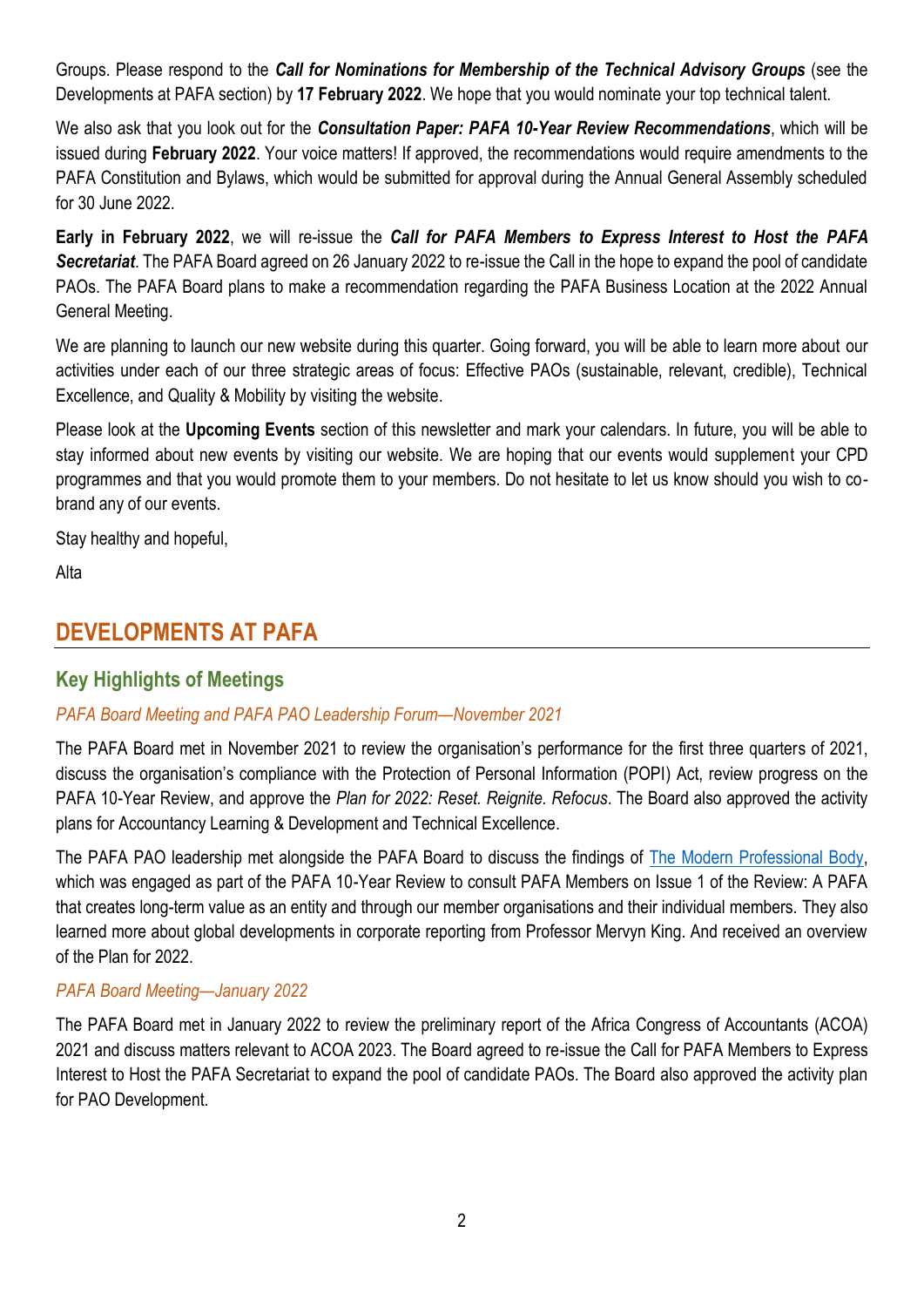### **Call for Nominations: PAFA Technical Advisory Groups**

**PAFA is calling member organisations to nominate talented and accomplished candidates to fill vacancies on the PAFA Technical Advisory Groups (TAGs) established by the PAFA Board in November 2021** (please click on each TAG to view the relevant Terms of Reference):

- **[Corporate Value Reporting](https://zaf01.safelinks.protection.outlook.com/?url=https%3A%2F%2Fpafa.org.za%2Fsites%2Fdefault%2Ffiles%2F2022-01%2FCORPORATE%2520VALUE%2520REPORTING%2520TECHNICAL%2520ADVISORY%2520GROUP%25201.pdf&data=04%7C01%7CSibongileS%40pafa.org.za%7C4392f9fa1edf429ea38808d9da511c25%7C2ee7786fc3a945ac81e6efc75b3c9c72%7C0%7C0%7C637780864165176926%7CUnknown%7CTWFpbGZsb3d8eyJWIjoiMC4wLjAwMDAiLCJQIjoiV2luMzIiLCJBTiI6Ik1haWwiLCJXVCI6Mn0%3D%7C3000&sdata=EuW1tggx%2FneWu4pUy7hCA2V0q%2FQm64DNno%2BEXnd6s8o%3D&reserved=0)**
- **[Ethics, Audit & Assurance](https://zaf01.safelinks.protection.outlook.com/?url=https%3A%2F%2Fpafa.org.za%2Fsites%2Fdefault%2Ffiles%2F2022-01%2FETHICS%252C%2520AUDIT%2520%2526%2520ASSURANCE%2520TECHNICAL%2520ADVISORY%2520GROUP%25202..pdf&data=04%7C01%7CSibongileS%40pafa.org.za%7C4392f9fa1edf429ea38808d9da511c25%7C2ee7786fc3a945ac81e6efc75b3c9c72%7C0%7C0%7C637780864165176926%7CUnknown%7CTWFpbGZsb3d8eyJWIjoiMC4wLjAwMDAiLCJQIjoiV2luMzIiLCJBTiI6Ik1haWwiLCJXVCI6Mn0%3D%7C3000&sdata=3S1PR7%2FMUuhmUyhrKPaOpD8KVS%2FnvIy1TqVqIKQ6tH0%3D&reserved=0)**
- **[Public Value Management](https://zaf01.safelinks.protection.outlook.com/?url=https%3A%2F%2Fpafa.org.za%2Fsites%2Fdefault%2Ffiles%2F2022-01%2FPUBLIC%2520VALUE%2520MANAGEMENT%2520TECHNICAL%2520ADVISORY%2520GROUP%25203..pdf&data=04%7C01%7CSibongileS%40pafa.org.za%7C4392f9fa1edf429ea38808d9da511c25%7C2ee7786fc3a945ac81e6efc75b3c9c72%7C0%7C0%7C637780864165176926%7CUnknown%7CTWFpbGZsb3d8eyJWIjoiMC4wLjAwMDAiLCJQIjoiV2luMzIiLCJBTiI6Ik1haWwiLCJXVCI6Mn0%3D%7C3000&sdata=FsZ7xuMkOuZawkHzFG1QrMyT8RJeJhe2TrqUxA2d8d4%3D&reserved=0)**
- **[Accountancy Learning & Development](https://zaf01.safelinks.protection.outlook.com/?url=https%3A%2F%2Fpafa.org.za%2Fsites%2Fdefault%2Ffiles%2F2022-01%2FACCOUNTANCY%2520LEARNING%2520%2526%2520DEVELOPMENT%2520ADVISORY%2520GROUP.pdf&data=04%7C01%7CSibongileS%40pafa.org.za%7C4392f9fa1edf429ea38808d9da511c25%7C2ee7786fc3a945ac81e6efc75b3c9c72%7C0%7C0%7C637780864165176926%7CUnknown%7CTWFpbGZsb3d8eyJWIjoiMC4wLjAwMDAiLCJQIjoiV2luMzIiLCJBTiI6Ik1haWwiLCJXVCI6Mn0%3D%7C3000&sdata=ja3acoX6QTgOZy3QSqKtp%2FAV4W2QpzK5vJgwZKmogYI%3D&reserved=0)**

Member organisations are encouraged to nominate **top technical talent** to serve on the TAGs and strengthen Africa's influence on international standard-setting platforms and advance technical excellence on the African continent. Nominees should be recognised subject experts who are prepared to take the global stage, represent the public interest, and work collaboratively to enhance confidence in the continental global financial architecture.

**Nominations should be submitted [here](https://zaf01.safelinks.protection.outlook.com/?url=https%3A%2F%2Fforms.office.com%2Fr%2FP1RWTTqLrZ&data=04%7C01%7CSibongileS%40pafa.org.za%7C35290e5e0d3d4de27b1708d9da5184e5%7C2ee7786fc3a945ac81e6efc75b3c9c72%7C0%7C0%7C637780865914899287%7CUnknown%7CTWFpbGZsb3d8eyJWIjoiMC4wLjAwMDAiLCJQIjoiV2luMzIiLCJBTiI6Ik1haWwiLCJXVCI6Mn0%3D%7C3000&sdata=2MknPsROZb0WMCioEkk0PAwfwGg3S%2Fpd0rEcC%2F56rMU%3D&reserved=0) by 17 February 2022.** Due to time constraints, late submissions will not be considered. Nominations will be reviewed by the Nominations Panel and a recommendation for each TAG membership made to the PAFA Board for approval on 29-30 March 2022. Member organisations will be notified of the outcome of their nominations on 4 April 2022. It is the responsibility of the member organisations to communicate the outcome to their nominees.

—Lebogang Senne, Technical Director [\(LebogangS@pafa.org.za\)](mailto:LebogangS@pafa.org.za)

## **Enhancing Public Sector Transparency and Accountability**

#### *Public Finance Management Reforms in Africa―the Francophone Agenda*

Many governments in Africa are improving PFM through the implementation of various reforms. These reforms are expected to continue in the coming years as the continent consolidates its efforts towards the realisation of the aspirations of **Africa Agenda 2063**. Despite promising results, major challenges remain. Progress made has been uneven and Africa still suffers from poor management of public resources. In many jurisdictions, the lack of complete and accurate information about government finances continues to be a major cause of concern as it impacts accountability and informed decision making by policy makers. The current COVID-19 pandemic has exacerbated the situation.

The public finance management conference that will be held in Lomé, Togo on 8 – 9 February 2022 will provide a platform for dialogue on the status of key PFM reforms, including the long-term implications of governments' COVID-19 responses. This invitation-only event will gather Accountants General, Presidents from Courts of Auditors, Professional Accountancy Organisation leaders, Public Accounts Committee Members, Development Partners, and other policy makers from French-speaking countries in Africa. The overall objective of the conference will be to promote transparency and responsible use of public finances in Africa.

This would be the third event of its kind. The first in the series was themed *Public Finance Management for Results* and was held on 29 – 30 October 2015 in Dakar, Senegal. The second, themed *Public Financial Management – Strengthening Institutions and Accountability*, was held on 27 October 2016 in Antananarivo, Madagascar. The events enabled delegates to discuss several action-oriented solutions to identified issues that the accountancy profession in partnership with governments and development partners could implement to enhance transparency and efficiency of national public finance institutions.

Moving from commitment to action, the output of the Togo conference will be a roadmap to accelerate the actions necessary to give effect to the commitments made before.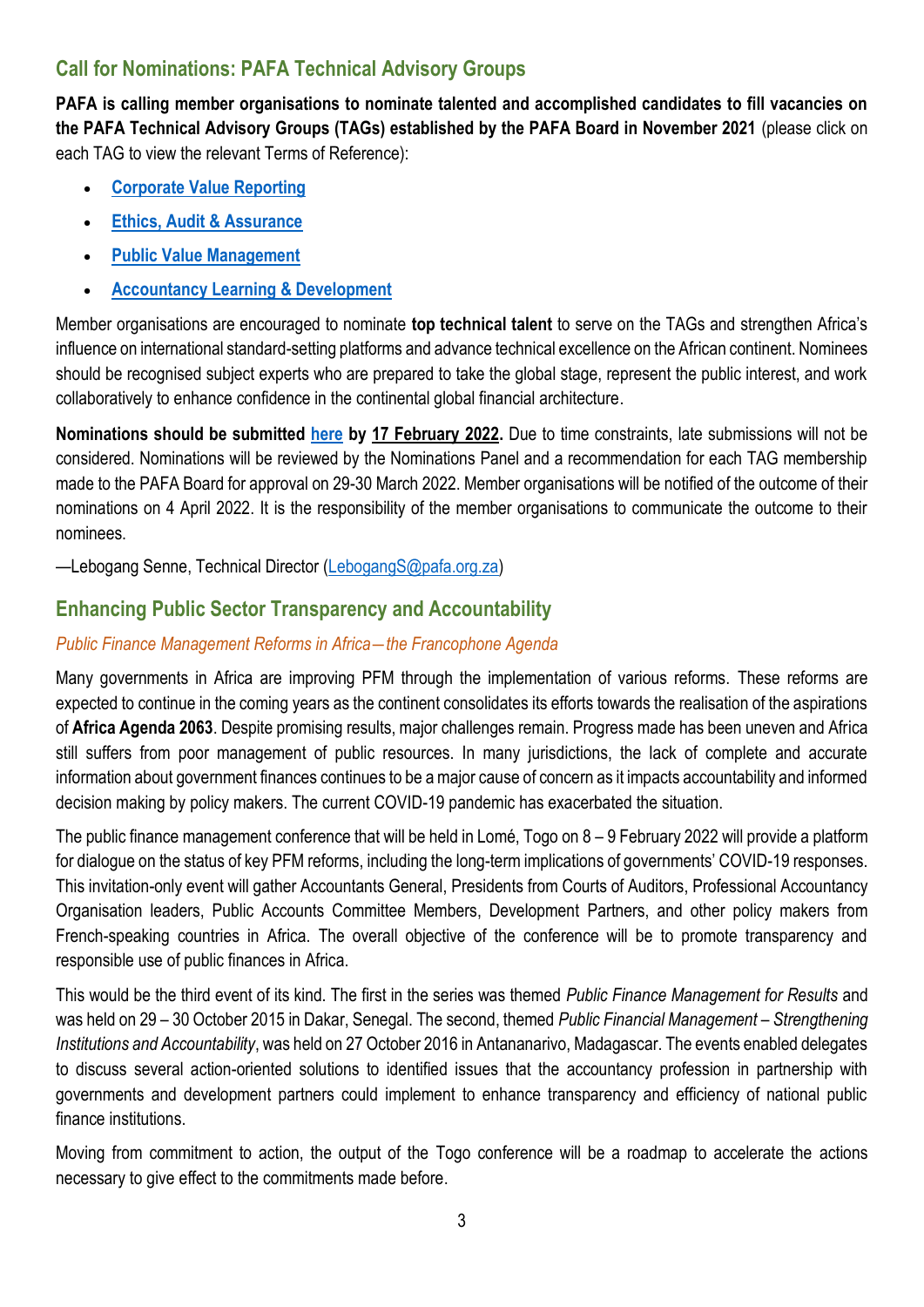#### **Partners:** PAFA | IFAC | FIDEF | African Union

**Funding Partner(s):** GIZ | The Global Fund

**Knowledge Partner(s) :** African Development Bank | The World Bank

—Reuben Orwaru, Public Value Management [\(ReubenO@pafa.org.za\)](mailto:ReubenO@pafa.org.za)

#### *The African Professional Initiative Is Hiring a Head of Secretariat*

The [African Professionalisation Initiative](https://professionalisation.africa/) (API), a collaboration between AFROSAI-E, CREFIAF, ESAAG and PAFA, aims to strengthen public value management systems by providing accountancy professionals with the competencies required for a dynamic public sector role. The API is looking for a dynamic individual to provide strategic leadership, advice, and support, ensuring the API discharges its mandate and obligations, consistent with serving the public interest and strengthening the accountancy profession in Africa and beyond. The closing date for [submitting applications](https://afrosai-e.org.za/2022/01/24/will-you-be-the-new-head-of-the-api-secretariat/) is **5 February 2022**.

—Alta Prinsloo, CEO [\(AltaP@pafa.org.za\)](mailto:AltaP@pafa.org.za)

## **DEVELOPMENTS AT KEY STAKEHOLDERS**

### **Institute of Chartered Accountants of Zimbabwe (ICAZ)**

PAFA thanks **Gloria E. Zvaravanhu** for her contributions to PAFA during her tenure as CEO of ICAZ and wishes her all the best in her future endeavours. PAFA congratulates **Owen Mavengere** on his appointment as Acting CEO of ICAZ.

## **Mauritius Institute of Professional Accountants (MIPA)**

PAFA congratulates **Mohammad Sallah -Ud- Din Surfraz** on his appointment as as chairperson of MIPA.



Mohammad Sallah -Ud- Din is a Fellow of the Association of Certified Chartered Accountants (FCCA) and a Certified Fraud Examiner (CFE). He has more than 30 years of experience in Financial Crimes Investigations, Risk Management and Compliance. He is presently the Head of Compliance of Butterfield Mauritius Limited, which is a subsidiary of Butterfield Group. He is also a Global Council member of ACCA and a Board Member of the Financial Reporting Council.

### **Order of Chartered Accountants and Chartered Accountants of Mali (OECCA – MALI)**

PAFA congratulates **Souleymane ALMOUNER** on his appointment as President of OECCA – Mali.

### **Zambia Institute of Chartered Accountants (ZICA)**

PAFA congratulates **Anthony Bwembya** on his appointment as Secretary and Chief Executive of the ZICA.

**[Please share developments at your organisation with Sibongile Setshogo at [SibongileS@pafa.org.za](mailto:SibongileS@pafa.org.za) for publication in future newsletters.]**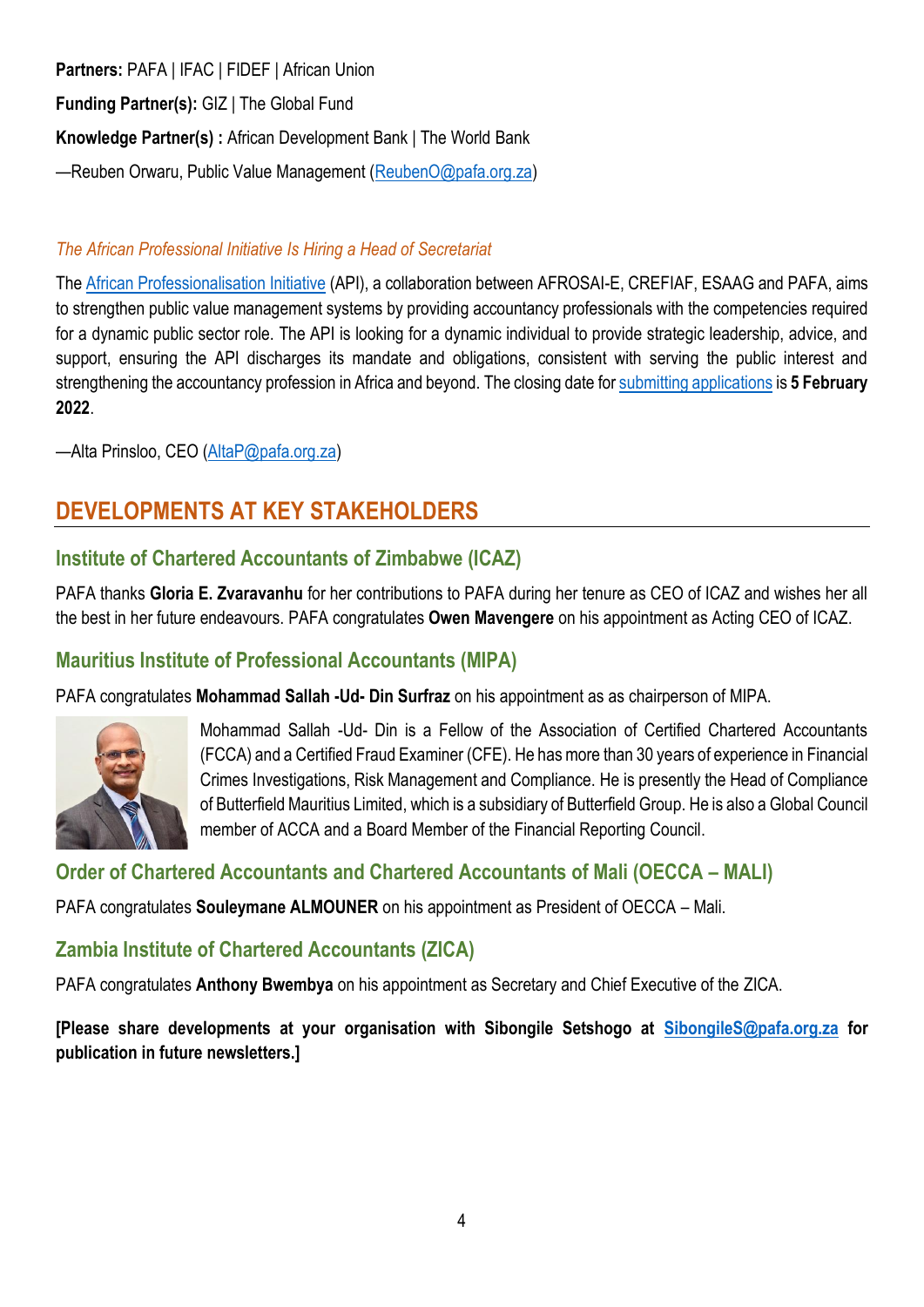#### **Africa Congress of Accountants 2021**



The  $6<sup>th</sup>$  edition of ACOA took place on 24 – 26 November 2021 in Maputo Mozambique. This was the first hybrid ACOA, bringing together in-person and online delegates from across Africa and beyond.

Hosted by the Order of Accountants and Auditors of Mozambique (OCAM) under the theme *Embracing the Fourth Industrial Revolution*, ACOA 2021 had a rich [programme](https://acoa2021.com/programme/) that provided an excellent platform for exploring new ideas, business models, products and services necessary to survive and thrive in innovationdriven ecosystems.

The congress attracted more than 500 in-person and more than 1,000 online delegates from approximately 30 countries. We thank the delegates for their participation and contribution to the dialogue on how accountancy and finance professionals can harness 4IR to increase the positive impact organisations have on profit, people, and the planet. A wide variety o[f sponsors](https://acoa2021.com/listed-sponsors-per-category/) contributed greatly to the success of the Congress.

Recognising the importance of continuing the dialogue and engaging with the sponsors, PAFA is planning to re-run some of the panel and interview sessions as free virtual webinars during 2022.

Building on the success of ACOA 2021, PAFA leadership has commenced actions towards holding the next congress in 2023. We are looking forward to seeing you at ACOA 2023.

—Evans Mulera, Consultant at PAFA [\(EvansM@pafa.org.za\)](mailto:EvansM@pafa.org.za)

## **GLOBAL KNOWLEDGE AND INSIGHTS**

#### **International Standards and Best Practices**

- The Demand for Assurance Engagements on Sustainability and ESG Reporting Is High. Here is How the IAASB [Is Responding](https://zaf01.safelinks.protection.outlook.com/?url=https%3A%2F%2Fwww.ifac.org%2Fknowledge-gateway%2Fcontributing-global-economy%2Fdiscussion%2Fdemand-assurance-engagements-sustainability-and-esg-reporting-high-here-how-iaasb-responding&data=04%7C01%7CSibongileS%40pafa.org.za%7C3baa5d1b7e1742a67cda08d9d40f6320%7C2ee7786fc3a945ac81e6efc75b3c9c72%7C0%7C0%7C637773984815802094%7CUnknown%7CTWFpbGZsb3d8eyJWIjoiMC4wLjAwMDAiLCJQIjoiV2luMzIiLCJBTiI6Ik1haWwiLCJXVCI6Mn0%3D%7C3000&sdata=Vv1VST1TbUR6wHRzxudYGv%2B3KRESg8S9bHa%2BH6rmp1A%3D&reserved=0)—In the past the IAASB has devoted significant energy to creating standards to govern assurance of non-financial information. The IAASB has a well-established umbrella standard, [International Standard on](https://zaf01.safelinks.protection.outlook.com/?url=https%3A%2F%2Feis.international-standards.org%2Fstandards%2Fiaasb%2F2020%3Fsection%3DMASTER_47&data=04%7C01%7CSibongileS%40pafa.org.za%7C3baa5d1b7e1742a67cda08d9d40f6320%7C2ee7786fc3a945ac81e6efc75b3c9c72%7C0%7C0%7C637773984815812079%7CUnknown%7CTWFpbGZsb3d8eyJWIjoiMC4wLjAwMDAiLCJQIjoiV2luMzIiLCJBTiI6Ik1haWwiLCJXVCI6Mn0%3D%7C3000&sdata=lw7p4Ilt5auC5kwmk7%2Fsl9BLabEHAtdnSq2hGGRsiDE%3D&reserved=0)  Assurance Engagements (ISAE) 3000 (Revised), *[Assurance Engagements Other than Audits or Reviews of](https://zaf01.safelinks.protection.outlook.com/?url=https%3A%2F%2Feis.international-standards.org%2Fstandards%2Fiaasb%2F2020%3Fsection%3DMASTER_47&data=04%7C01%7CSibongileS%40pafa.org.za%7C3baa5d1b7e1742a67cda08d9d40f6320%7C2ee7786fc3a945ac81e6efc75b3c9c72%7C0%7C0%7C637773984815812079%7CUnknown%7CTWFpbGZsb3d8eyJWIjoiMC4wLjAwMDAiLCJQIjoiV2luMzIiLCJBTiI6Ik1haWwiLCJXVCI6Mn0%3D%7C3000&sdata=lw7p4Ilt5auC5kwmk7%2Fsl9BLabEHAtdnSq2hGGRsiDE%3D&reserved=0)  [Historical Financial Information](https://zaf01.safelinks.protection.outlook.com/?url=https%3A%2F%2Feis.international-standards.org%2Fstandards%2Fiaasb%2F2020%3Fsection%3DMASTER_47&data=04%7C01%7CSibongileS%40pafa.org.za%7C3baa5d1b7e1742a67cda08d9d40f6320%7C2ee7786fc3a945ac81e6efc75b3c9c72%7C0%7C0%7C637773984815812079%7CUnknown%7CTWFpbGZsb3d8eyJWIjoiMC4wLjAwMDAiLCJQIjoiV2luMzIiLCJBTiI6Ik1haWwiLCJXVCI6Mn0%3D%7C3000&sdata=lw7p4Ilt5auC5kwmk7%2Fsl9BLabEHAtdnSq2hGGRsiDE%3D&reserved=0)*, and subject-matter specific standards such as, ISAE 3410*[, Assurance](https://zaf01.safelinks.protection.outlook.com/?url=https%3A%2F%2Feis.international-standards.org%2Fstandards%2Fiaasb%2F2020%3Fsection%3DMASTER_50&data=04%7C01%7CSibongileS%40pafa.org.za%7C3baa5d1b7e1742a67cda08d9d40f6320%7C2ee7786fc3a945ac81e6efc75b3c9c72%7C0%7C0%7C637773984815812079%7CUnknown%7CTWFpbGZsb3d8eyJWIjoiMC4wLjAwMDAiLCJQIjoiV2luMzIiLCJBTiI6Ik1haWwiLCJXVCI6Mn0%3D%7C3000&sdata=lvx7nAnxS7Fi%2BEKeDp90c9kQvILRlGeB6lnXnRv9fbA%3D&reserved=0)  [Engagements on Greenhouse Gas Statements](https://zaf01.safelinks.protection.outlook.com/?url=https%3A%2F%2Feis.international-standards.org%2Fstandards%2Fiaasb%2F2020%3Fsection%3DMASTER_50&data=04%7C01%7CSibongileS%40pafa.org.za%7C3baa5d1b7e1742a67cda08d9d40f6320%7C2ee7786fc3a945ac81e6efc75b3c9c72%7C0%7C0%7C637773984815812079%7CUnknown%7CTWFpbGZsb3d8eyJWIjoiMC4wLjAwMDAiLCJQIjoiV2luMzIiLCJBTiI6Ik1haWwiLCJXVCI6Mn0%3D%7C3000&sdata=lvx7nAnxS7Fi%2BEKeDp90c9kQvILRlGeB6lnXnRv9fbA%3D&reserved=0)*. In April of this year, the IAASB published [guidance](https://zaf01.safelinks.protection.outlook.com/?url=https%3A%2F%2Fwww.iaasb.org%2Fpublications%2Fnon-authoritative-guidance-applying-isae-3000-revised-extended-external-reporting-assurance&data=04%7C01%7CSibongileS%40pafa.org.za%7C3baa5d1b7e1742a67cda08d9d40f6320%7C2ee7786fc3a945ac81e6efc75b3c9c72%7C0%7C0%7C637773984815822079%7CUnknown%7CTWFpbGZsb3d8eyJWIjoiMC4wLjAwMDAiLCJQIjoiV2luMzIiLCJBTiI6Ik1haWwiLCJXVCI6Mn0%3D%7C3000&sdata=Cz0Nzo4K9b%2BDa3KM%2FaMXPbt0ez3Y31bhT%2BlbQCBsmsc%3D&reserved=0) aimed at helping assurance professionals apply our umbrella standard to sustainability and other non-financial (or extended external reporting) assurance engagements. The IAASB knows that their work is only the beginning, a solid foundation to build upon. Therefore, they committed to do more work to enhance the assurance of sustainability/ESG reporting when they approved their new 2022-2023 work plan. The March 2022 IAASB meeting will the first opportunity to provide feedback, share views and discuss next steps (you can listen to their discussions via [YouTube\)](https://zaf01.safelinks.protection.outlook.com/?url=https%3A%2F%2Fwww.youtube.com%2Fc%2FIAASB&data=04%7C01%7CSibongileS%40pafa.org.za%7C3baa5d1b7e1742a67cda08d9d40f6320%7C2ee7786fc3a945ac81e6efc75b3c9c72%7C0%7C0%7C637773984815822079%7CUnknown%7CTWFpbGZsb3d8eyJWIjoiMC4wLjAwMDAiLCJQIjoiV2luMzIiLCJBTiI6Ik1haWwiLCJXVCI6Mn0%3D%7C3000&sdata=XAfgXB0euHwJWypA9X0TOhN12C3dbwH%2BU0%2F7xYOt4V8%3D&reserved=0).
- **IAASB LinkedIn Live Series on the Proposed LCE Standard** you can now listen to all 3-discussion series on the [IAASB's LinkedIn](https://zaf01.safelinks.protection.outlook.com/?url=https%3A%2F%2Fwww.linkedin.com%2Fcompany%2Fiaasb%2Fevents%2F&data=04%7C01%7CSibongileS%40pafa.org.za%7C3baa5d1b7e1742a67cda08d9d40f6320%7C2ee7786fc3a945ac81e6efc75b3c9c72%7C0%7C0%7C637773984816041963%7CUnknown%7CTWFpbGZsb3d8eyJWIjoiMC4wLjAwMDAiLCJQIjoiV2luMzIiLCJBTiI6Ik1haWwiLCJXVCI6Mn0%3D%7C3000&sdata=Tu6NPpPUi%2BoGKkkWAJhn4R98xgWPJWVjx0U3SPDOpaA%3D&reserved=0)! IAASB Members and staff discuss the proposed new standard, its key principles, how it compares to the existing suite of International Standards on Auditing (ISAs) and why it is important for stakeholders; which entities the proposed standard can be used, who makes decisions regarding using the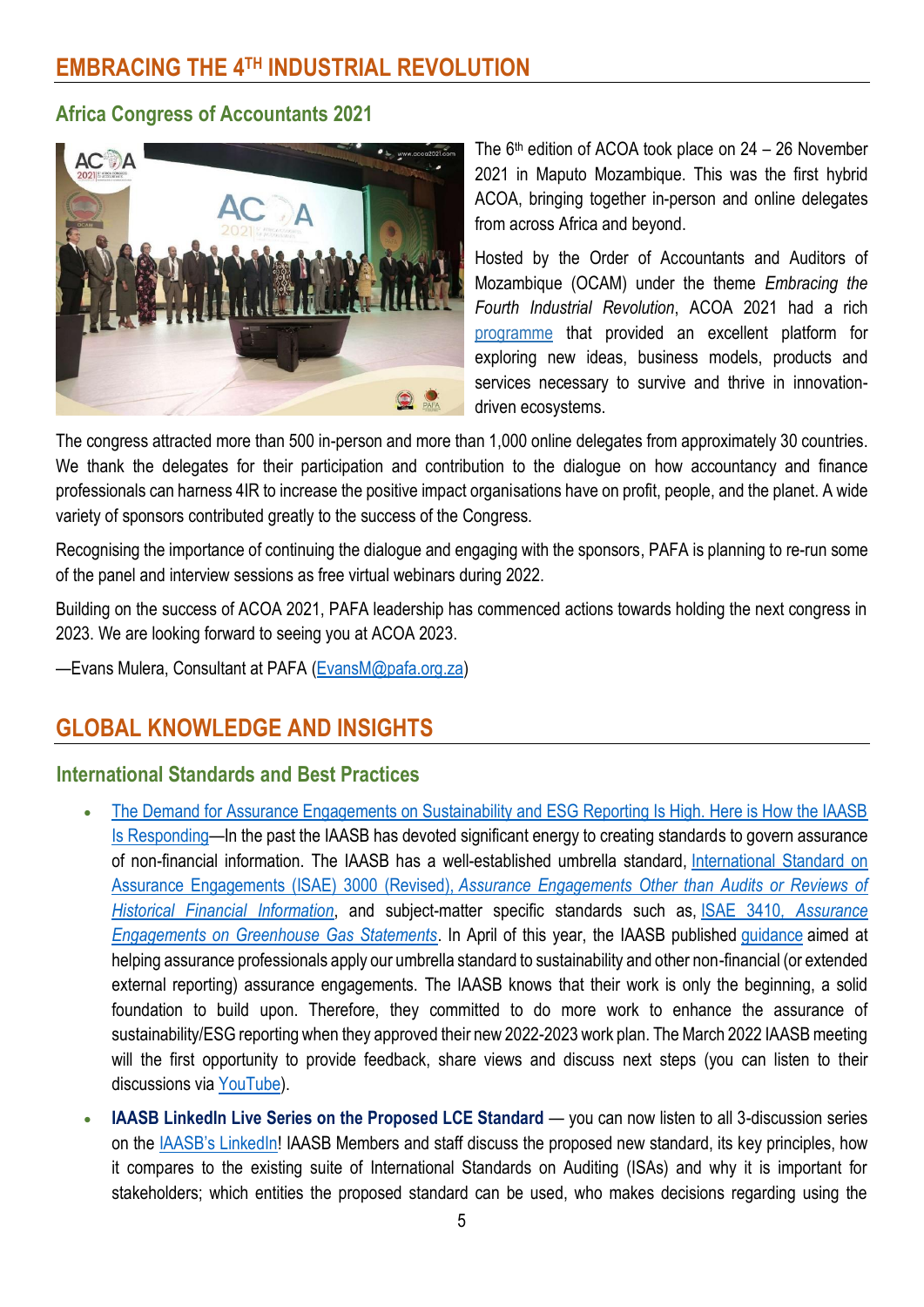standard, and how those decisions are made; and what the proposed new standard means for audit firms and practitioners, including the benefits of the standard, what firms and engagement teams need to consider in decision making, and the potential impact on small- and medium-sized practices

### **Education and PAO Capacity Building**

- **2021 IFAC EdExchange Summit: Leading Sustainability:** Keynotes and session recordings are now [available](https://zaf01.safelinks.protection.outlook.com/?url=https%3A%2F%2Fwww.youtube.com%2Fwatch%3Fv%3DRxN6t2T00bE%26list%3DPLfuuMk7vk2dgOCnUZJIJKbLjuDN7V62lr%26index%3D7&data=04%7C01%7CSibongileS%40pafa.org.za%7C3baa5d1b7e1742a67cda08d9d40f6320%7C2ee7786fc3a945ac81e6efc75b3c9c72%7C0%7C0%7C637773984816081933%7CUnknown%7CTWFpbGZsb3d8eyJWIjoiMC4wLjAwMDAiLCJQIjoiV2luMzIiLCJBTiI6Ik1haWwiLCJXVCI6Mn0%3D%7C3000&sdata=%2Fnhe1FLD7Bgykxa5WRMhzn%2F3rP7dBoBWvOD7Cg7bSjs%3D&reserved=0)  [via IFAC's YouTube](https://zaf01.safelinks.protection.outlook.com/?url=https%3A%2F%2Fwww.youtube.com%2Fwatch%3Fv%3DRxN6t2T00bE%26list%3DPLfuuMk7vk2dgOCnUZJIJKbLjuDN7V62lr%26index%3D7&data=04%7C01%7CSibongileS%40pafa.org.za%7C3baa5d1b7e1742a67cda08d9d40f6320%7C2ee7786fc3a945ac81e6efc75b3c9c72%7C0%7C0%7C637773984816081933%7CUnknown%7CTWFpbGZsb3d8eyJWIjoiMC4wLjAwMDAiLCJQIjoiV2luMzIiLCJBTiI6Ik1haWwiLCJXVCI6Mn0%3D%7C3000&sdata=%2Fnhe1FLD7Bgykxa5WRMhzn%2F3rP7dBoBWvOD7Cg7bSjs%3D&reserved=0) – including translations in French, Russian, and Spanish!
- The [IFAC EdExchange video series](https://zaf01.safelinks.protection.outlook.com/?url=https%3A%2F%2Fwww.ifac.org%2Fknowledge-gateway%2Fpreparing-future-ready-professionals%2Fdiscussion%2Fifac-edexchange-video-series&data=04%7C01%7CSibongileS%40pafa.org.za%7C3baa5d1b7e1742a67cda08d9d40f6320%7C2ee7786fc3a945ac81e6efc75b3c9c72%7C0%7C0%7C637773984816091922%7CUnknown%7CTWFpbGZsb3d8eyJWIjoiMC4wLjAwMDAiLCJQIjoiV2luMzIiLCJBTiI6Ik1haWwiLCJXVCI6Mn0%3D%7C3000&sdata=Sf80TMZEC0ddJdyhISwNJmayalwIZMcizSATJE%2FVhLw%3D&reserved=0) presents conversations with experts about the future of accountancy education and sustainability reporting!

All IFAC materials can be translated and reproduced by submitting a request to **[IFAC's translations](https://protect-za.mimecast.com/s/6vgvCKO71pHqqmO9fMD0OQ?domain=ifac.org) database**. To stay updated, [subscribe](https://protect-za.mimecast.com/s/DnSSCLg17qcPP4KXuqF8PO?domain=ifac.org) to *The Latest.*

## **UPCOMING EVENTS**

#### **PAFA**

| <b>Date</b>  | Event                                       | <b>Registration</b> |
|--------------|---------------------------------------------|---------------------|
| 2-4 February | <b>SMP &amp; SME-Renewal and Resilience</b> | Register            |
| 27-28 June   | PAFA Pre AGM Forum(s) - Zimbabwe            | Save the date       |
| 30 June      | <b>PAFA Annual General Meeting</b>          | Save the date       |

### **PAFA Affiliates and Other Key Stakeholders**



#### **Virtual Academic Leadership and Collaboration Workshop**

Who should attend? The event is aimed at African Accounting and Finance academics with leadership responsibilities that are value-driven such as Provost, Dean, Head of Department/School, Directors of Research Centre, Programme Directors/Coordinators. However, academic leaders from other disciplines and continents are welcome to attend. Registration and cost? The event is at no cost to participants, but online registration via the registration portal is mandatory. Please click [here](https://pafa.org.za/sites/default/files/2022-01/2022%20AAFA%20Academic%20Leadership%20%28Leadership%20acad%C3%A9mique%29.pdf) to register. The deadline for registration is 25 March 2022.

## **IFAC**

Regularly review the **IFAC Events Page to identify any events relevant to your PAO or members.** 

**[Please contact Sibongile Setshogo at [SibongileS@pafa.org.za](mailto:SibongileS@pafa.org.za) if you would like to include any of your organisation's events in this newsletter.]**